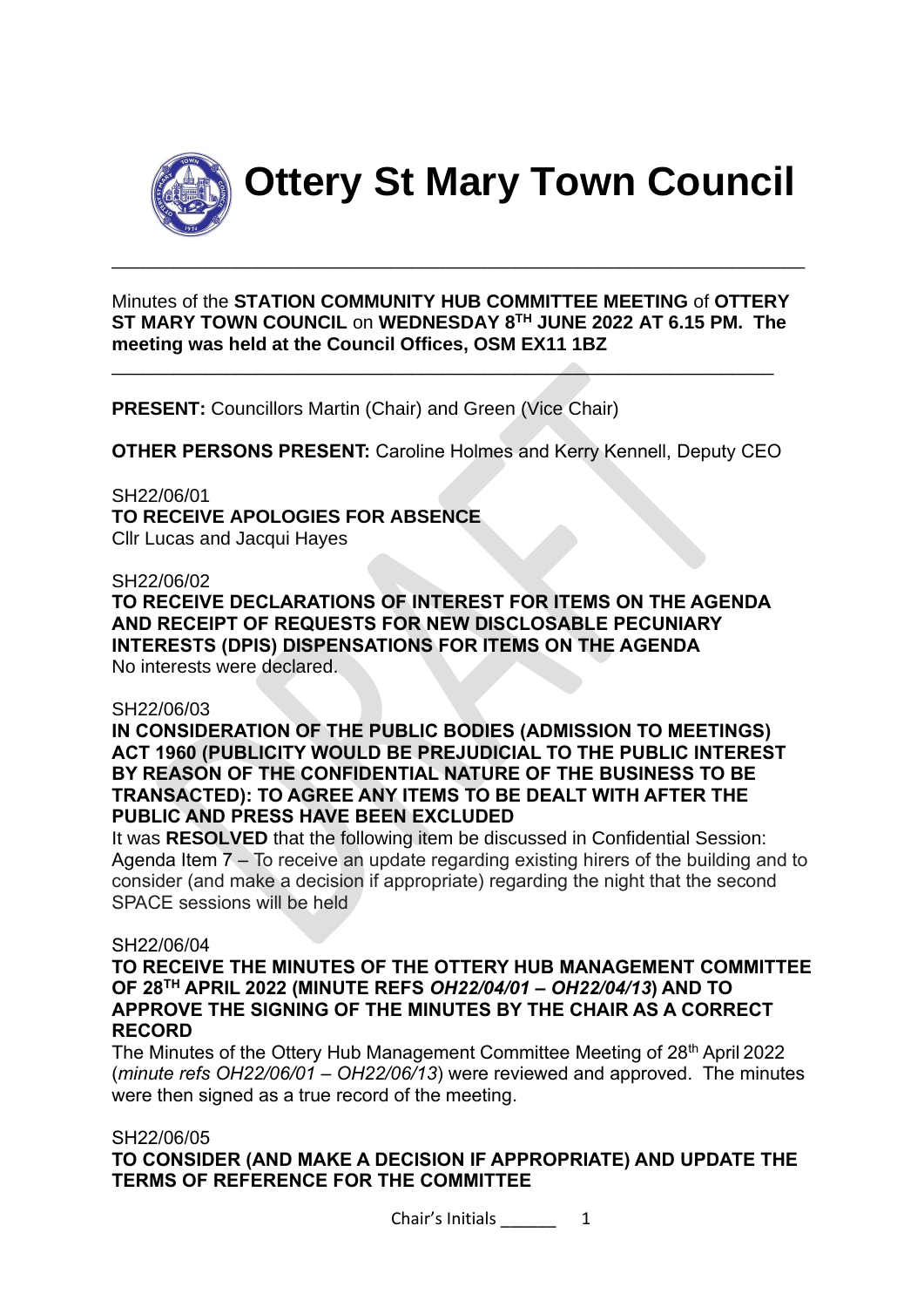The Terms of Reference were reviewed. It was felt that an additional budget would be required on top of the SPACE payments. Cllr Martin will speak to Cllr Stewart, Chair of Finance Committee regarding this and it will be discussed further at the next meeting. A spending plan for the grants already received will be agreed at the next meeting. Representatives from SPACE will be invited to the next meeting and asked to provide an update.

#### SH/06/06

# **UPDATE FROM BUILDING AND LAND USE REGARDING STATEMENT OF WORKS:**

**a. TO CONSIDER (AND MAKE A DECISION IF APPROPRIATE) QUOTATION TO REPLACE TWIN HEAD MODULATING HEATING PUMP**

It was **RECOMMENDED** to the Property and Land Committee that the twin head modulating heating pump should be replaced to ensure the building has heating.

#### **b. TO CONSIDER (AND MAKE A DECISION IF APPROPRIATE) TIMESCALES FOR REDECORATION OF DOWNSTAIRS AND CONSIDER COMMUNICATION TO BE SENT TO EXISTING BUILDING USERS**

Decorating work will commence week commencing 11<sup>th</sup> July. The preparation work will be carried out before this time. The colours required need to be finalised and will be decided at the next meeting.

#### SH22/06/07

# **TO RECEIVE AN UPDATE REGARDING THE RECRUITMENT PROCESS FOR SPACE**

SPACE have recruited a youth worker and a senior youth worker - Elliot and Rachel. The first session will start from 23rd June for the Seniors. The session for Inters will start from September.

#### **SH22/06/08**

# **TO CONSIDER (AND MAKE A DECISION IF APPROPRIATE) COMMUNICATION FROM ACTION EAST DEVON REGARDING MENTAL HEALTH SUPPORT IN OTTERY ST MARY**

An email has been received from Action East Devon regarding mental health support in Ottery St Mary. It was AGREED that Action East Devon will be invited to a meeting in September to talk about this in more detail once the two SPACE sessions are up and running.

#### SH22/06/09

# **TO CONSIDER (AND MAKE A DECISION IF APPROPRIATE) REGARDING MARKETING AND BRANDING OF THE STATION COMMUNITY HUB**

SPACE will lead on the advertising of the youth sessions and they are visiting The King's School. SPACE will share their marketing with the Council so that this can be shared on our social media platforms and website. Cllr Green will ask for a copy of the information. It was AGREED that further discussion regarding marketing and branding will be deferred until September when both sessions are running.